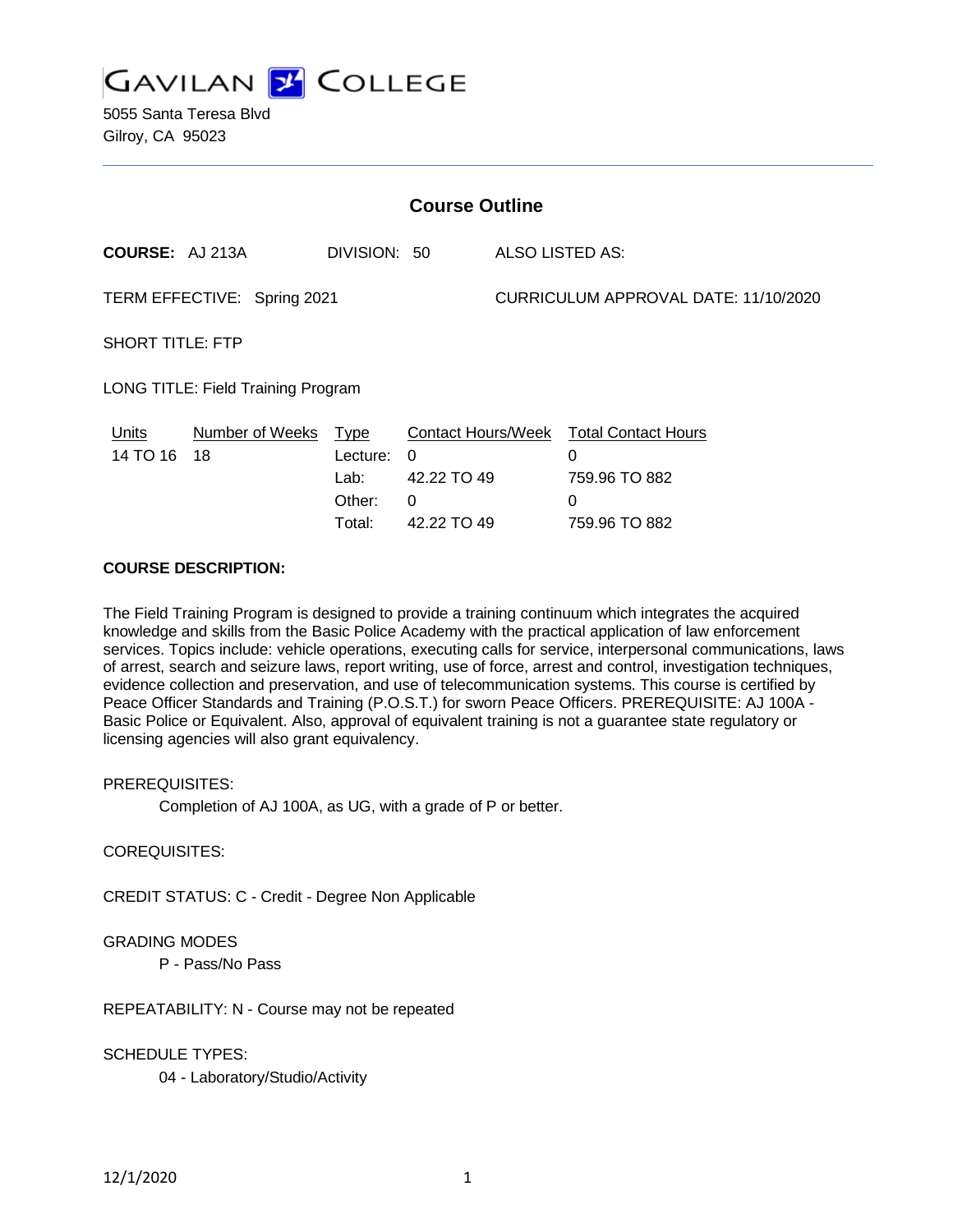### **STUDENT LEARNING OUTCOMES:**

By the end of this course, a student should:

1. Employ driving techniques on a patrol assignment in a safe, skillful, productive and professional manner.

2. Execute police calls for service effectively and legally interacting with witnesses, victims, suspects, and other members of the public.

3. Execute the procedure for conducting a lawful traffic investigation

- 4. Compose a clear, detailed, and accurate police report.
- 5. Identify information systems/ telecommunication systems utilized by law enforcement.
- 6. Demonstrate techniques and procedures for evidence collection and preservation
- 7. Demonstrate knowledge of general criminal statutes

8. Demonstrate professional, effective interpersonal skills when interacting with the public while on-duty executing police activities or community activities.

### **CONTENT, STUDENT PERFORMANCE OBJECTIVES, OUT-OF-CLASS ASSIGNMENTS**

Curriculum Approval Date: 11/10/2020 PROGRAM ORIENTATION/SKILLS REVIEW (80 Hours) Field Training Program Introduction Tools and Resources Laws of Arrest, Search and Seizure Practical Application Common calls for Service and Patrol Techniques Force Options Simulations Defensive Tactics Practice Firearms Introduction to Report Writing and Field Documentation PHASE ONE (240 Hours) Ethical Conduct Leadership Use of Force Department Firearms Policy Firearms Ready Position, Discharge, Storage, etc. Officer Safety Departmental Pursuit Guidelines Emergency Operations of a Vehicle Patrol Vehicle Inspections, Refueling, etc. Patrol Vehicle Operations Use of Police Radio Information Systems/Telecommunications Report Writing Private Person?s Arrest General Points of Law Laws of Arrest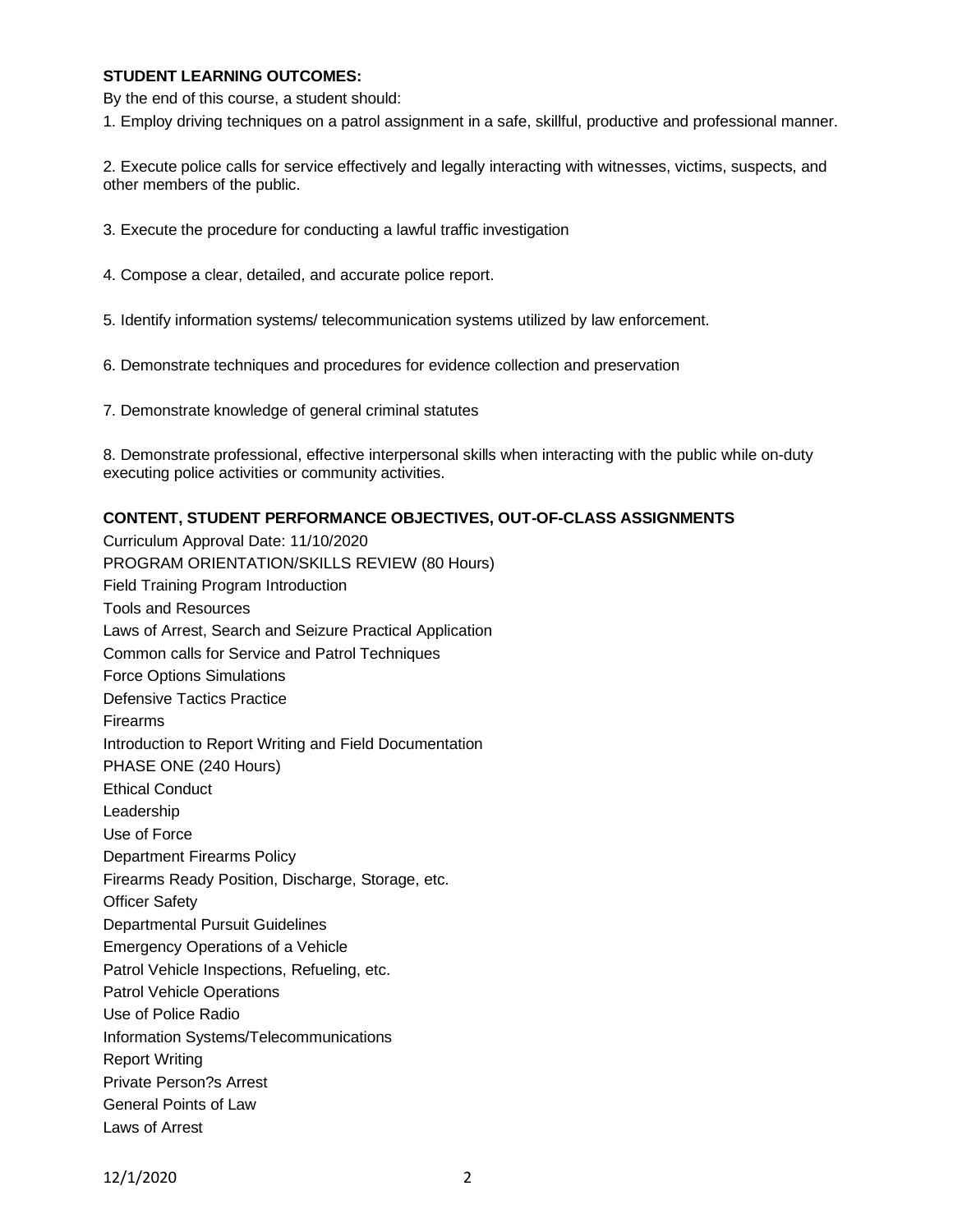Juvenile Matters Assisting the Public in the Field Police Patrol Techniques Patrol Activity - General/Traffic Control Vehicle Stops Daily Activity Report Calls for Service; interaction with witnesses, victims, suspects, arrestees PHASE TWO (240 Hours) Person Searches **Handcuffing** Transportation of Prisoners Interacting with Persons with Disabilities Building Searches Use of Force ? Entering Buildings Court Procedures/Appearances In Progress Crimes Domestic Violence Investigations Moving and Parking Citations Misdemeanor Citations Storing and Impounding Vehicles Driving Under the Influence Investigations Field Interviews and Interrogations Vehicle Stops Daily Activity Report Report Writing Calls for Service; interaction with witnesses, victims, suspects, arrestees Assisting the Public in the Field PHASE THREE (160 Hours) Property and Evidence Civil Disputes/Violations of Court Orders Bomb Threats/Possible Explosive Devices Hazardous Material Spills Narcotics and Dangerous Drugs News Media Relations Fish and Game Violations Animals - Vicious, Sick, Injured or Dead Dispersal of Party Disturbances Death Cases - Notifications and Definitions Response to Labor Disputes Aircraft Crashes - Duties and Responsibilities Fugitives from Justice (1551.1 PC) Tactical Communication Vehicle Stops Daily Activity Report Report Writing Calls for Service; interaction with witnesses, victims, suspects, arrestees Assisting the Public in the Field PHASE FOUR (40 Hours)

12/1/2020 3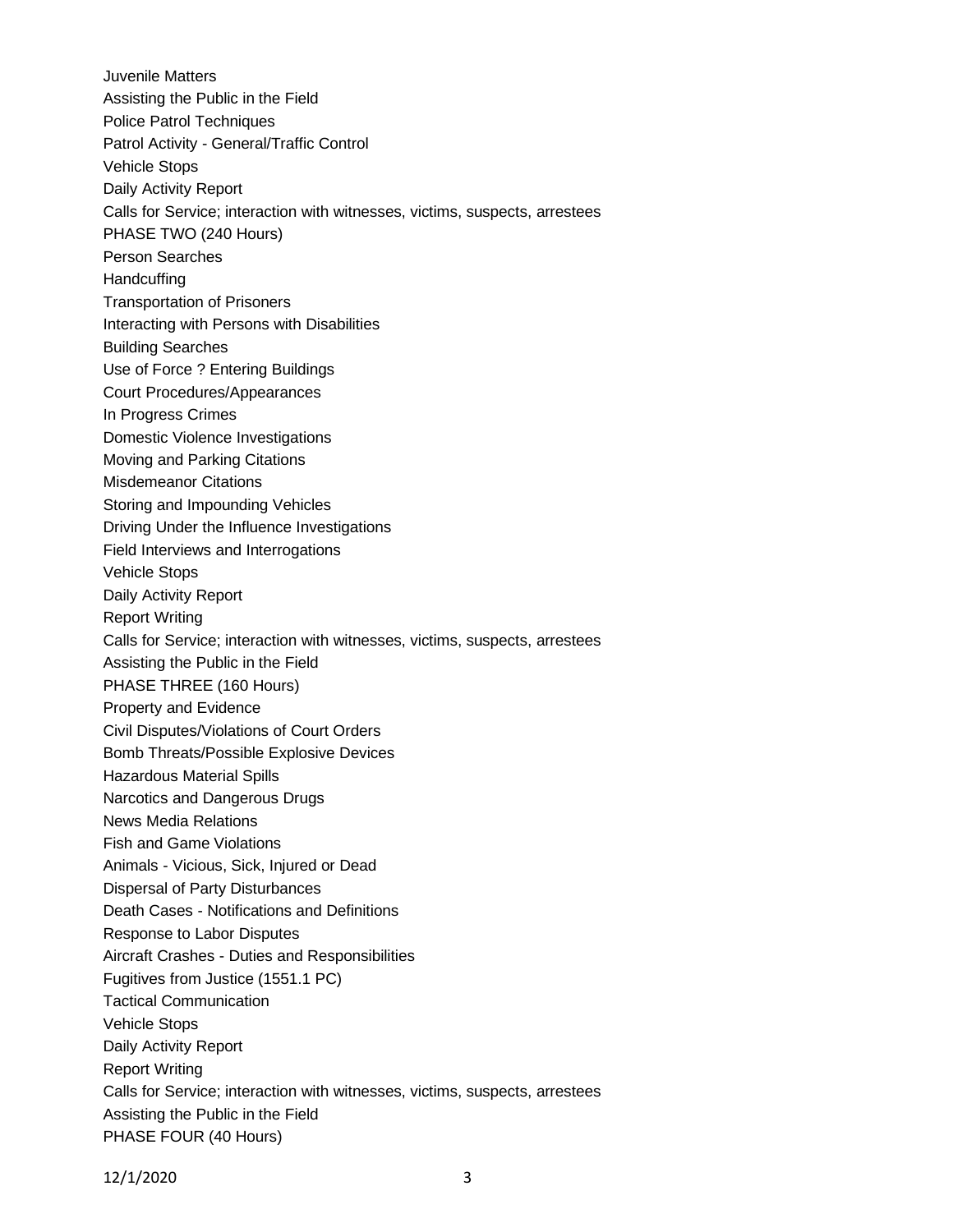(Working independently from Instructor Expertise) Report Writing Vehicle Stops Calls for Service; interaction with witnesses, victims, suspects, arrestees REMEDIATION/REVIEW (0-120 Hours) Report Writing Vehicle Stops Class for Service

### **METHODS OF INSTRUCTION:**

lecture, discussion, laboratory skill demonstration/practice

### **METHODS OF EVALUATION:**

Methods Of Evaluation

Skill demonstrations

Percent of total grade: 60.00 %

Students are Evaluated daily on the performance of their duties. These evaluations employ the P.O.S.T. mandated Standardized Evaluation Guidelines (SEGs): a 7 point Likert scale assessment of job performance

Objective examinations

Percent of total grade: 15.00 %

3 written exams (Multiple Choice, True/False, Short Answer) covering general criminal statutes, laws of arrest, search and seizure, patrol policies and procedures

Writing assignments

Percent of total grade: 25.00 %

#### **REPRESENTATIVE TEXTBOOKS:**

Required Other Texts and Materials:

Most recent version of Field Training Program Manual- provided by instructor

Most recent version of California Peace Officers Penal Code Book; Qwik-Code - provided by instructor Most recent version of General Orders and Patrol Procedures - provided by instructor

Most recent version of Santa Clara County Police Chief's Association: Protocols for Police Activities provided by instructor